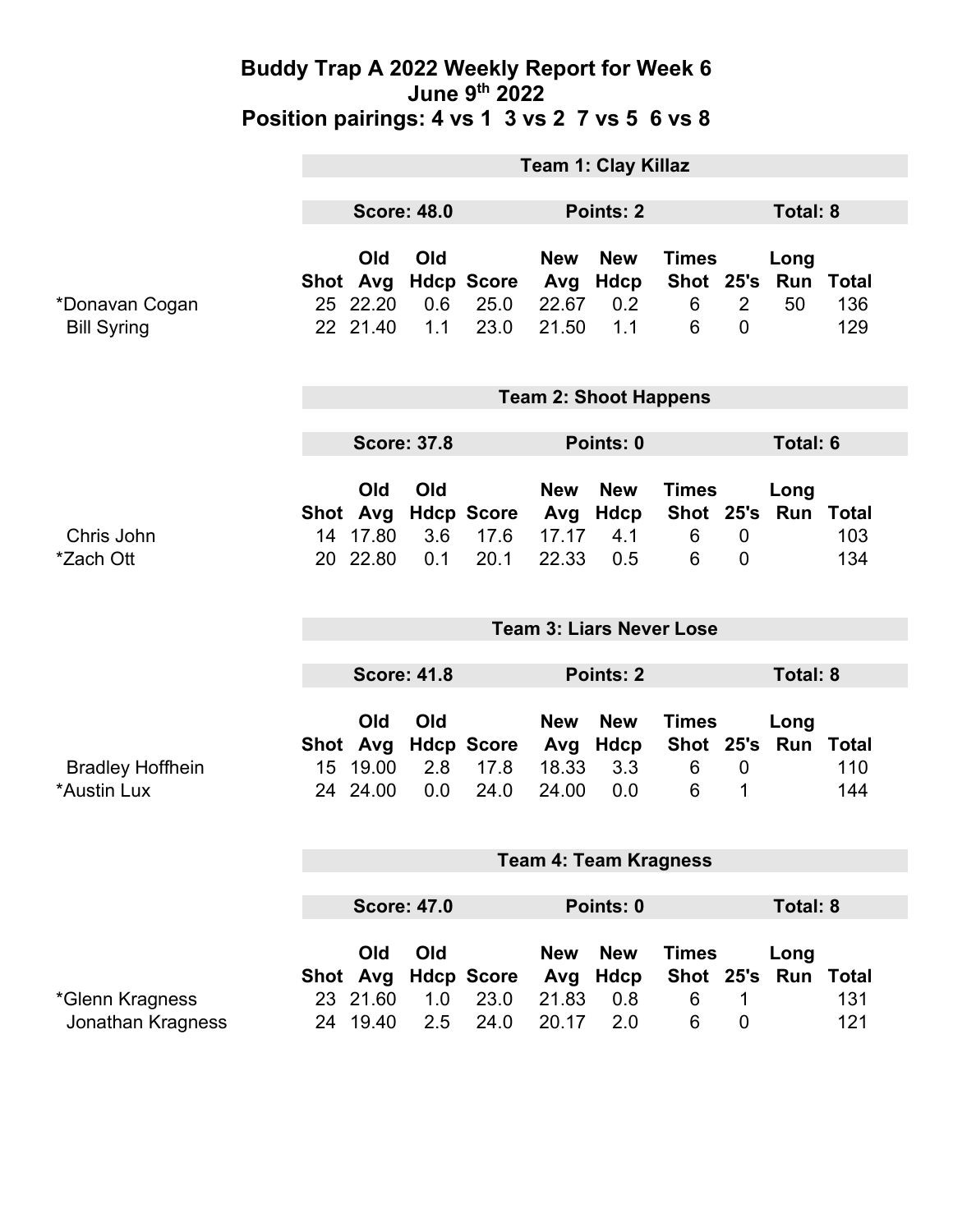|                                              | <b>Team 5: Sherfwoof LLC</b> |                                         |                   |                                   |                                     |                                  |                                     |                               |                             |                            |  |
|----------------------------------------------|------------------------------|-----------------------------------------|-------------------|-----------------------------------|-------------------------------------|----------------------------------|-------------------------------------|-------------------------------|-----------------------------|----------------------------|--|
|                                              | <b>Score: 42.5</b>           |                                         |                   |                                   | Points: 0                           |                                  |                                     | <b>Total: 5</b>               |                             |                            |  |
| *Brandon Peterson<br><b>Natalie Peterson</b> |                              | Old<br>Shot Avg<br>23 21.20<br>16 18.00 | Old<br>1.3<br>3.5 | <b>Hdcp Score</b><br>23.0<br>19.5 | <b>New</b><br>Avg<br>21.50<br>17.67 | <b>New</b><br>Hdcp<br>1.1<br>3.7 | <b>Times</b><br>Shot 25's<br>6<br>6 | $\mathbf 0$<br>$\mathbf 0$    | Long<br>Run Total           | 129<br>106                 |  |
|                                              | Team 6: Hidin from Biden     |                                         |                   |                                   |                                     |                                  |                                     |                               |                             |                            |  |
|                                              | <b>Score: 30.0</b>           |                                         |                   | Points: 0                         |                                     |                                  |                                     | Total: 3                      |                             |                            |  |
| Armando Lorenzi<br>*Dominic Lorenzi          |                              | Old<br>Shot Avg<br>17.67<br>23.33       | Old<br>3.7<br>0.0 | <b>Hdcp Score</b>                 | <b>New</b><br>Avg<br>17.67<br>23.33 | <b>New</b><br>Hdcp<br>3.7<br>0.0 | <b>Times</b><br>$\mathfrak{S}$<br>3 | $\mathbf 0$<br>1              | Long<br>Shot 25's Run Total | 53<br>70                   |  |
|                                              | <b>Team 7: Double Taps</b>   |                                         |                   |                                   |                                     |                                  |                                     |                               |                             |                            |  |
|                                              | <b>Score: 47.0</b>           |                                         |                   |                                   | Points: 2                           |                                  |                                     |                               | <b>Total: 8</b>             |                            |  |
| Dan Meyer<br>*Justin Mrugala                 |                              | Old<br>Shot Avg<br>24 24.20<br>19 16.40 | Old<br>0.0<br>4.6 | <b>Hdcp Score</b><br>24.0<br>23.0 | <b>New</b><br>Avg<br>24.17<br>16.83 | <b>New</b><br>Hdcp<br>0.0<br>4.3 | <b>Times</b><br>6<br>6              | $\mathfrak{S}$<br>$\mathbf 0$ | Long<br>Shot 25's Run       | <b>Total</b><br>145<br>101 |  |
|                                              | Team 8: League average       |                                         |                   |                                   |                                     |                                  |                                     |                               |                             |                            |  |
|                                              | <b>Score: 42.0</b>           |                                         |                   |                                   | Points: 2                           |                                  |                                     |                               | <b>Total: 2</b>             |                            |  |
|                                              |                              | Old                                     | Old               | Shot Avg Hdcp Score Avg Hdcp      | <b>New</b>                          | <b>New</b>                       | <b>Times</b><br>$\mathbf 0$         | $\mathbf 0$                   | Long<br>Shot 25's Run Total | 0                          |  |

Super Shooters: Donavan Cogan 50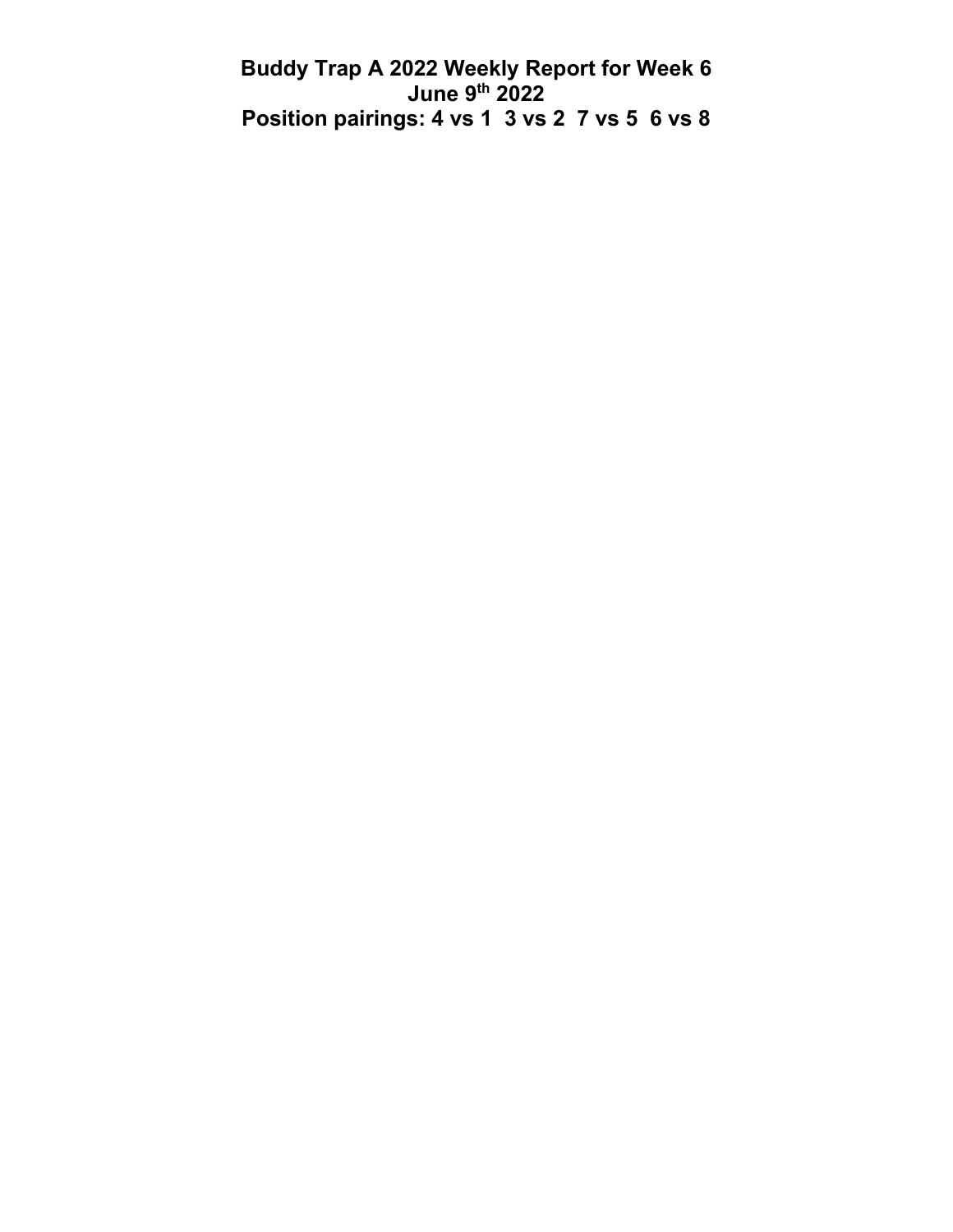# **Buddy Trap A 2022 Team Standings through week 6**

| <mark>Team 7</mark> | <b>Double Taps</b>      | 8.0 |                                     |
|---------------------|-------------------------|-----|-------------------------------------|
| Team 4              | <b>Team Kragness</b>    | 8.0 | <b>TIED. NEXT WEEKS TOTALS WILL</b> |
| <b>Team 3</b>       | <b>Liars Never Lose</b> | 8.0 | <b>BREAK THE TIE</b>                |
| Team 1              | <b>Clay Killaz</b>      | 8.0 |                                     |
| Team 2              | <b>Shoot Happens</b>    | 6.0 |                                     |
| Team 5              | <b>Sherfwoof LLC</b>    | 5.0 |                                     |
| Team 6              | <b>Hidin from Biden</b> | 3.0 |                                     |
| Team 8              | League average          | 2.0 |                                     |